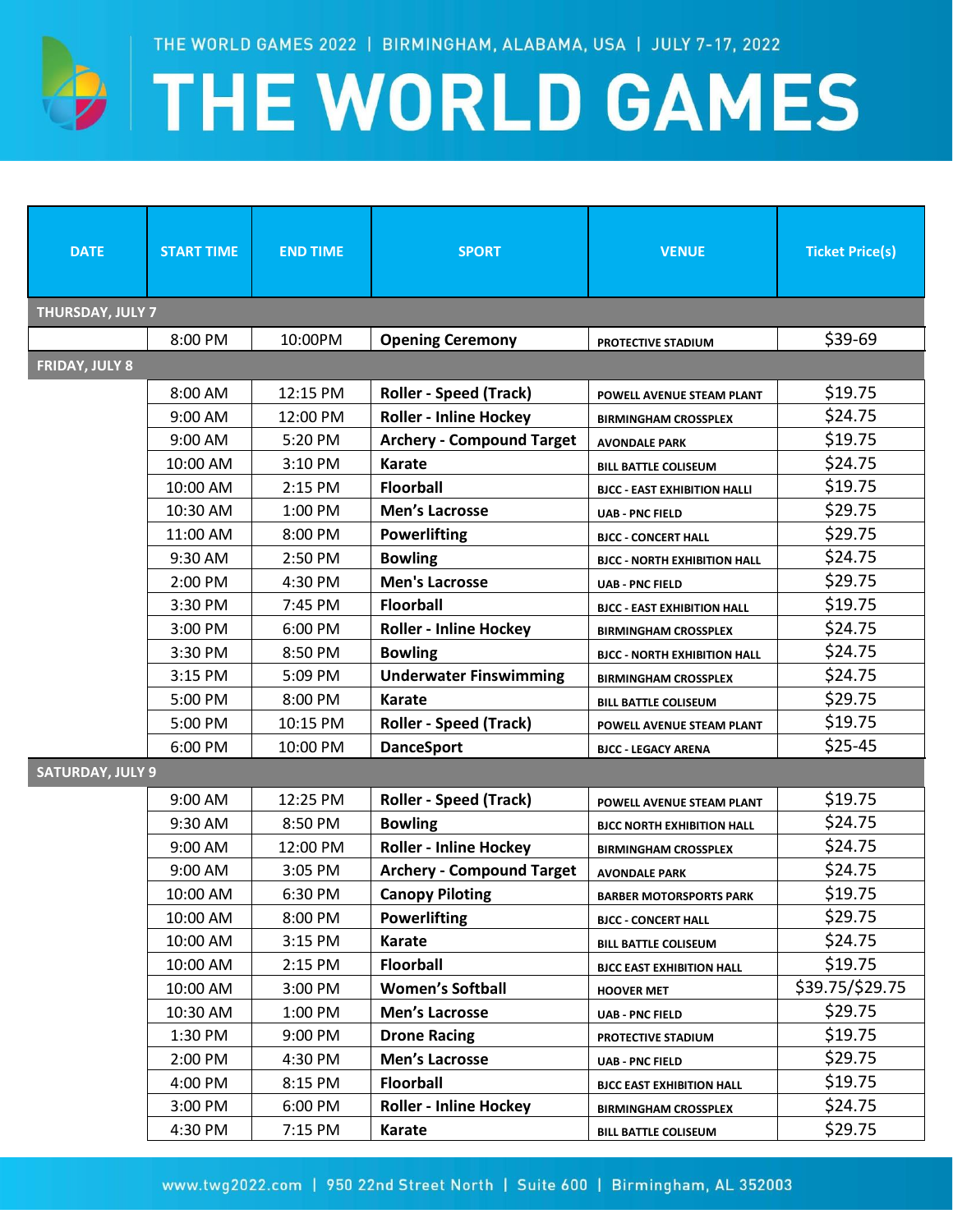$\bigoplus$ 

# **THE WORLD GAMES**

|                        | 4:30 PM  | 6:15 PM  | <b>Roller - Speed (Track)</b>                 | POWELL AVENUE STEAM PLANT                           | \$19.75         |
|------------------------|----------|----------|-----------------------------------------------|-----------------------------------------------------|-----------------|
|                        | 3:15 PM  | 5:15 PM  | <b>Underwater - Finswimming</b>               | <b>BIRMINGHAM CROSSPLEX</b>                         | \$24.75         |
|                        | 4:50 PM  | 9:00 PM  | <b>DanceSport - Breaking</b>                  | <b>SLOSS FURNACES</b>                               | \$29.75         |
|                        | 4:00 PM  | 9:00 PM  | Softball - Women                              | <b>HOOVER MET</b>                                   | \$39.75/\$29.75 |
|                        | 5:10 PM  | 10:10 PM | DanceSport - Rock n Roll &<br><b>Standard</b> | <b>BJCC - LEGACY ARENA</b>                          | $$25-45$        |
| <b>SUNDAY, JULY 10</b> |          |          |                                               |                                                     |                 |
|                        | 9:00 AM  | 4:00 PM  | <b>Archery - Field</b>                        | <b>AVONDALE PARK</b>                                | \$19.75         |
|                        | 9:00 AM  | 12:00 PM | <b>Canopy Piloting</b>                        | <b>BARBER MOTORSPORTS PARK</b>                      | \$19.75         |
|                        | 9:00 AM  | 12:00 PM | <b>Roller - Inline Hockey</b>                 | <b>BIRMINGHAM CROSSPLEX</b>                         | \$24.75         |
|                        | 9:00 AM  | 1:00 PM  | Racquetball                                   | <b>UAB STUDENT REC CENTER -</b><br><b>GYMNASIUM</b> | \$19.75         |
|                        | 10:00 AM | 2:15 PM  | <b>Floorball</b>                              | <b>BJCC - EAST EXHIBITION HALL</b>                  | \$19.75         |
|                        | 9:00 AM  | 5:20 PM  | <b>Bowling</b>                                | <b>BJCC - NORTH EXHIBITION HALL</b>                 | \$24.75         |
|                        | 10:00 AM | 1:30 PM  | <b>Men &amp; Women Fistball</b>               | <b>BSC SOCCER FIELDS</b>                            | \$19.75         |
|                        | 10:30 AM | 1:30 PM  | <b>Men's Lacrosse</b>                         | <b>UAB - PNC FIELD</b>                              | \$29.75         |
|                        | 11:00 AM | 5:00 PM  | <b>Powerlifting</b>                           | <b>BJCC - CONCERT HALL</b>                          | \$29.75         |
|                        | 10:00 AM | 3:00 PM  | <b>Women's Softball</b>                       | <b>HOOVER MET</b>                                   | \$39.75/\$29.75 |
|                        | 2:00 PM  | 4:30 PM  | <b>Men's Lacrosse</b>                         | UAB - PNC FIELD                                     | \$29.75         |
|                        | 4:00 PM  | 8:15 PM  | <b>Floorball</b>                              | <b>BJCC - EAST EXHIBITION HALL</b>                  | \$19.75         |
|                        | 3:00 PM  | 8:55 PM  | <b>Flag Football</b>                          | <b>LEGION FIELD</b>                                 | \$29.75         |
|                        | 3:00 PM  | 8:35 PM  | <b>Gymnastics - Parkour</b>                   | <b>SLOSS FURNACES</b>                               | \$34.75         |
|                        | 3:00 PM  | 7:00 PM  | Racquetball                                   | <b>UAB STUDENT REC CENTER -</b><br><b>GYMNASIUM</b> | \$19.75         |
|                        | 3:00 PM  | 6:00 PM  | <b>Roller - Inline Hockey</b>                 | <b>BIRMINGHAM CROSSPLEX</b>                         | \$24.75         |
|                        | 6:10 PM  | 9:50 PM  | <b>Bowling</b>                                | <b>BJCC - NORTH EXHIBITION HALL</b>                 | \$24.75         |
|                        | 5:00 PM  | 8:30 PM  | <b>Men &amp; Women Fistball</b>               | <b>BSC SOCCER FIELDS</b>                            | \$19.75         |
|                        | 5:00 PM  | 7:00 PM  | Lifesaving                                    | <b>BIRMINGHAM CROSSPLEX</b>                         | \$24.75         |
|                        | 4:00 PM  | 9:00 PM  | <b>Women's Softball</b>                       | <b>HOOVER MET</b>                                   | \$39.75/\$29.75 |
|                        | 5:00 PM  | 7:00 PM  | <b>Canopy Piloting</b>                        | <b>BARBER MOTORSPORTS PARK</b>                      | \$19.75         |
|                        | 7:45 PM  | 9:50 PM  | <b>DanceSport - Breaking</b>                  | <b>SLOSS FURNACES</b>                               | \$34.75         |
| MONDAY, JULY 11        |          |          |                                               |                                                     |                 |
|                        | 9:00 AM  | 6:30 PM  | <b>Archery - Field</b>                        | <b>AVONDALE PARK</b>                                | \$19.75         |
|                        | 9:00 AM  | 12:00 PM | <b>Canopy Piloting</b>                        | <b>BARBER MOTORSPORTS PARK</b>                      | \$19.75         |
|                        | 9:00 AM  | 12:00 PM | <b>Roller - Inline Hockey</b>                 | <b>BIRMINGHAM CROSSPLEX</b>                         | \$24.75         |
|                        | 9:00 AM  | 5:40 PM  | <b>Canoe Marathon</b>                         | OAK MOUNTAIN STATE PARK -<br><b>LAKE</b>            | \$19.75         |
|                        | 9:00 AM  | 1:00 PM  | Racquetball                                   | <b>UAB STUDENT REC CENTER -</b><br>GYMNASIUM        | \$19.75         |
|                        | 9:30 AM  | 12:40 PM | <b>Beach Handball</b>                         | <b>SLOSS FURNACES - 2 COURTS</b>                    | \$24.75         |
|                        | 10:00 AM | 7:15 PM  | <b>Floorball</b>                              | <b>BJCC - EAST EXHIBIT HALL</b>                     | \$24.75         |
|                        | 10:00 AM | 1:30 PM  | Men & Women Fistball                          | <b>BSC SOCCER FIELDS</b>                            | \$19.75         |
|                        | 10:30 AM | 1:30 PM  | Men's Lacrosse                                | <b>UAB - PNC FIELD</b>                              | \$29.75         |

www.twg2022.com | 950 22nd Street North | Suite 600 | Birmingham, AL 352003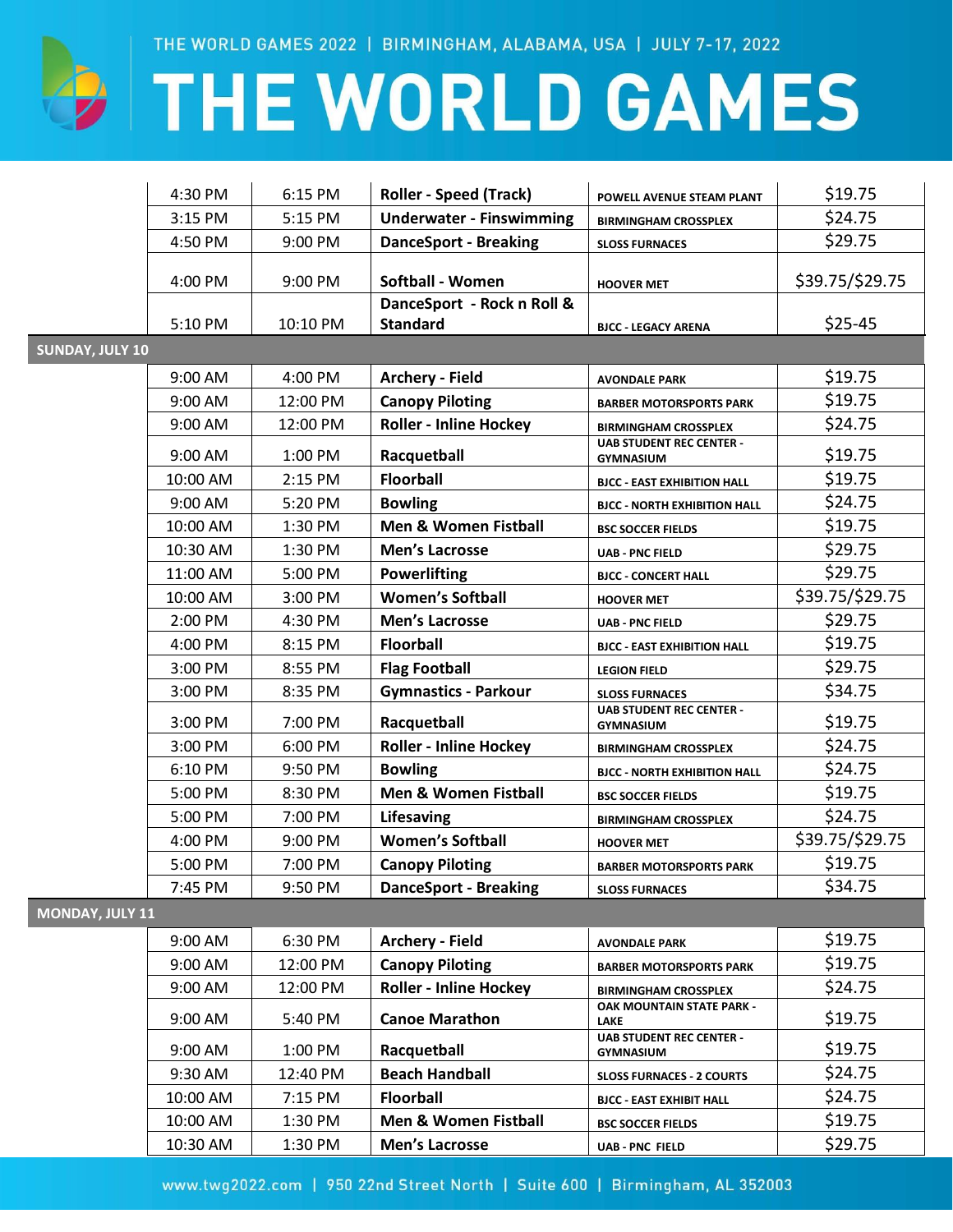

# THE WORLD GAMES

|                         | 10:00 AM  | 3:00 PM   | <b>Women's Softball</b>                     | <b>HOOVER MET</b>                                   | \$34.75/\$24.75 |
|-------------------------|-----------|-----------|---------------------------------------------|-----------------------------------------------------|-----------------|
|                         | 10:00 AM  | 3:20 PM   | <b>Bowling</b>                              | <b>BJCC - NORTH EXHIBITION HALL</b>                 | \$24.75         |
|                         | 2:00 PM   | 4:30 PM   | <b>Men's Lacrosse</b>                       | <b>UAB - PNC FIELD</b>                              | \$29.75         |
|                         | 2:30 PM   | 6:10 PM   | <b>Beach Handball</b>                       | <b>SLOSS FURNACES - 2 COURTS</b>                    | \$24.75         |
|                         | 3:00 PM   | 7:00 PM   | Racquetball                                 | <b>UAB STUDENT REC CENTER -</b><br><b>GYMNASIUM</b> | \$19.75         |
|                         | 3:00 PM   | 8:35 PM   | <b>Gymnastics - Parkour</b>                 | <b>SLOSS FURNACES</b>                               | \$34.75         |
|                         | 3:00 PM   | 6:00 PM   | <b>Roller - Inline Hockey</b>               | <b>BIRMINGHAM CROSSPLEX</b>                         | \$24.75         |
|                         | 4:00 PM   | $9:00$ PM | <b>Women's Softball</b>                     | <b>HOOVER MET</b>                                   | \$34.75/\$24.75 |
|                         | 3:00 PM   | 8:55 PM   | <b>Flag Football</b>                        | <b>LEGION FIELD</b>                                 | \$29.75         |
|                         | 4:00 PM   | 10:10 PM  | <b>Bowling</b>                              | <b>BJCC - NORTH EXHIBITION HALL</b>                 | \$29.75         |
|                         | 2:30 PM   | 4:30 PM   | Lifesaving                                  | <b>BIRMINGHAM CROSSPLEX</b>                         | \$24.75         |
|                         | 5:00 PM   | 8:30 PM   | Men & Women Fistball                        | <b>BSC SOCCER FIELDS</b>                            | \$19.75         |
|                         | 5:00 PM   | 7:00 PM   | <b>Canopy Piloting</b>                      | <b>BARBER MOTORSPORTS PARK</b>                      | \$24.75         |
| <b>TUESDAY, JULY 12</b> |           |           |                                             |                                                     |                 |
|                         | 9:00 AM   | 12:00 PM  | <b>Roller - Inline Hockey</b>               | <b>BIRMINGHAM CROSSPLEX</b>                         | \$24.75         |
|                         | 9:00 AM   | 1:22 PM   | <b>Canoe Marathon</b>                       | OAK MOUNTAIN STATE PARK -<br><b>LAKE</b>            | \$24.75         |
|                         |           |           | <b>Boules - Lyonnaise &amp;</b>             |                                                     |                 |
|                         | $9:00$ AM | 1:00 PM   | Petanque                                    | <b>BESSIE ESTELLE PARK</b>                          | \$19.75         |
|                         | 9:00 AM   | 1:00 PM   | Racquetball                                 | <b>UAB STUDENT REC CENTER -</b><br><b>GYMNASIUM</b> | \$19.75         |
|                         | 9:30 AM   | 12:50 PM  | <b>Flying Disc - Ultimate</b>               | JOHN CARROLL HIGH SCHOOL                            | \$19.75         |
|                         | 10:00 AM  | 3:15 PM   | <b>Floorball</b>                            | <b>BJCC - EAST EXHIBIT HALL</b>                     | \$24.75         |
|                         | 10:00 AM  | 7:30 PM   | Men & Women Fistball                        | <b>BSC SOCCER FIELDS</b>                            | \$19.75         |
|                         | 10:00 AM  | 3:00 PM   | <b>Women's Softball</b>                     | <b>HOOVER MET</b>                                   | \$34.75/\$24.75 |
|                         | 10:05 AM  | 12:00 AM  | WuShu                                       | <b>BILL BATTLE COLISEUM</b>                         | \$24.75         |
|                         | 10:30 AM  | 11:55 AM  | <b>Gymnastics - Aero +</b><br>Rhythmic      | <b>BJCC - LEGACY ARENA</b>                          | $$20-35$        |
|                         | 10:30 AM  | 12:00 PM  | <b>Beach Handball</b>                       | <b>SLOSS FURNACES - 2 COURTS</b>                    | \$24.75         |
|                         | 10:30 AM  | 1:00 PM   | <b>Women's Lacrosse</b>                     | <b>UAB - PNC SOCCER FIELD</b>                       | \$24.75         |
|                         | 1:00 PM   | 3:50 PM   | <b>Archery - Field</b>                      | <b>AVONDALE PARK</b>                                | \$24.75         |
|                         | 2:00 PM   | 4:30 PM   | <b>Women's Lacrosse</b>                     | <b>UAB - PNC SOCCER FIELD</b>                       | \$24.75         |
|                         | 2:00 PM   | 4:00 PM   | <b>Gymnastics - Aero +</b><br>Rhythmic      | <b>BJCC - LEGACY ARENA</b>                          | $$20-35$        |
|                         | 2:45 PM   | 7:45 PM   | <b>Boules - Lyonnaise &amp;</b><br>Petanque | <b>BESSIE ESTELLE PARK</b>                          | \$24.75         |
|                         | 3:00 PM   | 7:00 PM   | <b>Roller - Inline Hockey</b>               | <b>BIRMINGHAM CROSSPLEX</b>                         | \$29.75         |
|                         | 3:00 PM   | 8:55 PM   | <b>Flag Football</b>                        | <b>LEGION FIELD</b>                                 | \$29.75         |
|                         | 3:00 PM   | 7:00 PM   | Racquetball                                 | <b>UAB STUDENT REC CENTER -</b><br><b>GYMNASIUM</b> | \$19.75         |
|                         | 4:00 PM   | 9:00 PM   | <b>Women's Softball</b>                     | <b>HOOVER MET</b>                                   | \$34.75/\$24.75 |
|                         | 4:00 PM   | 7:20 PM   | <b>Flying Disc - Ultimate</b>               | JOHN CARROLL HIGH SCHOOL                            | \$19.75         |
|                         | 5:30 PM   | 7:00 PM   | <b>Beach Handball</b>                       | <b>SLOSS FURNACES - 2 COURTS</b>                    | \$24.75         |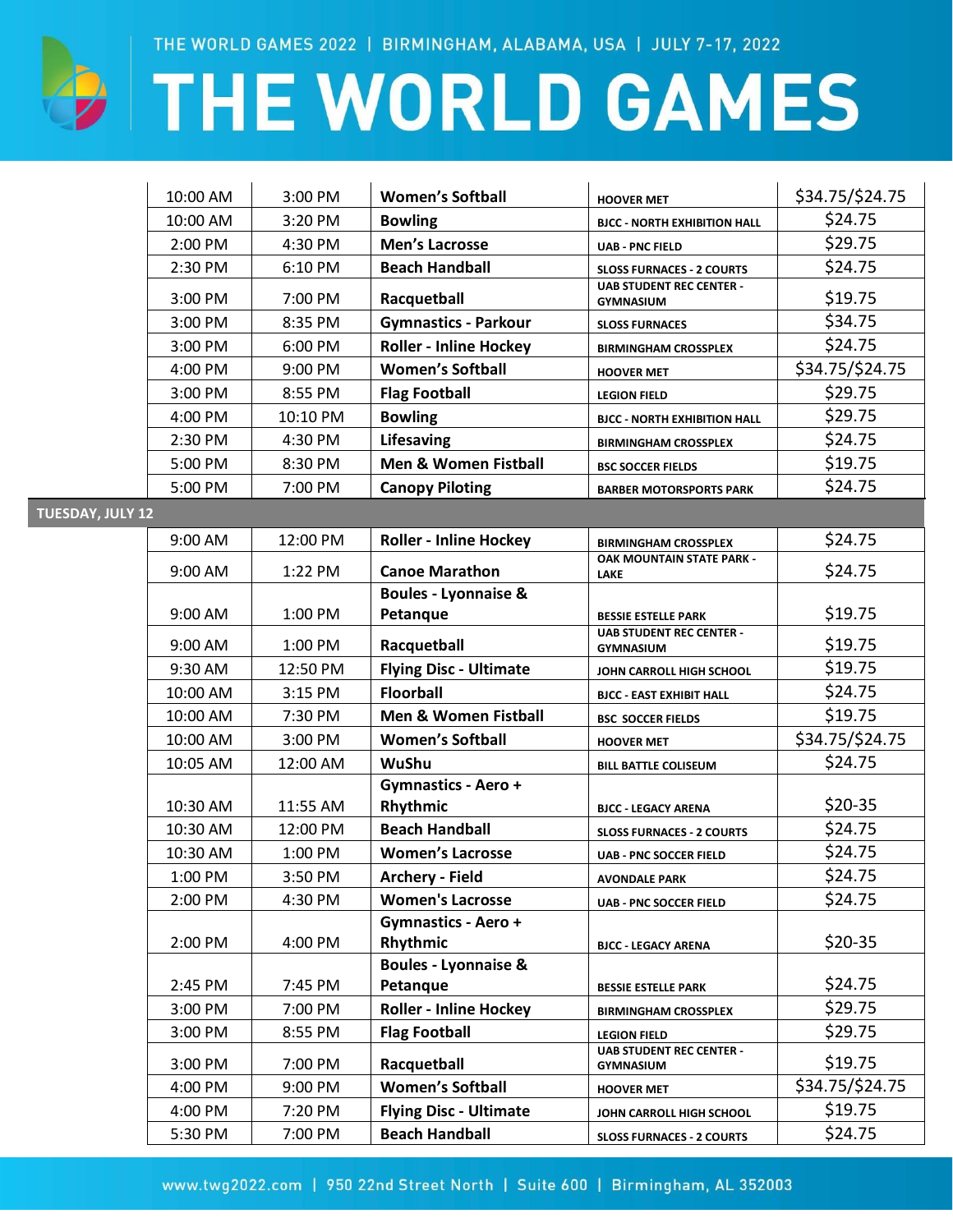

### **EXTHE WORLD GAMES**

|                           |           |          | <b>Gymnastics - Aero +</b>             |                                                      |                 |  |  |
|---------------------------|-----------|----------|----------------------------------------|------------------------------------------------------|-----------------|--|--|
|                           | 6:00 PM   | 8:15 PM  | Rhythmic                               | <b>BJCC - LEGACY ARENA</b>                           | $$20-35$        |  |  |
|                           | 7:00 PM   | 9:45 PM  | <b>Men's Lacrosse</b>                  | <b>UAB - PNC SOCCER FIELD</b>                        | \$34.75         |  |  |
|                           | 7:05 PM   | 9:00 PM  | WuShu                                  | <b>BILL BATTLE COLISEUM</b>                          | \$24.75         |  |  |
| <b>WEDNESDAY, JULY 13</b> |           |          |                                        |                                                      |                 |  |  |
|                           | 9:00 AM   | 4:00 PM  | <b>Archery - Field</b>                 | <b>AVONDALE PARK</b>                                 | \$19.75         |  |  |
|                           | 9:00 AM   | 1:00 PM  | Racquetball                            | <b>UAB STUDENT REC CENTER -</b><br><b>GYMNASIUM</b>  | \$24.75         |  |  |
|                           |           |          | <b>Boules - Lyonnaise &amp;</b>        |                                                      |                 |  |  |
|                           | 8:30 AM   | 12:00 PM | Petanque                               | <b>Bessie Estelle Park</b>                           | \$19.75         |  |  |
|                           | 9:30 AM   | 12:50 PM | <b>Flying Disc - Ultimate</b>          | JOHN CARROLL HIGH SCHOOL                             | \$19.75         |  |  |
|                           | 9:30 AM   | 12:40 PM | <b>Beach Handball</b>                  | <b>SLOSS FURNACES - 2 COURTS</b>                     | \$24.75         |  |  |
|                           | 10:00 AM  | 12:00 PM | <b>WuShu</b>                           | <b>BILL BATTLE COLISEUM</b>                          | \$29.75         |  |  |
|                           | 10:00 AM  | 9:00 PM  | <b>Men &amp; Women Fistball</b>        | <b>BSC SOCCER FIELDS</b>                             | \$24.75         |  |  |
|                           | 10:00 AM  | 3:00 PM  | <b>Women's Softball</b>                | <b>HOOVER MET</b>                                    | \$39.75/\$29.75 |  |  |
|                           |           |          | <b>Gymnastics - Aero +</b>             |                                                      |                 |  |  |
|                           | 10:30 AM  | 11:55 AM | Rhythmic                               | <b>BJCC - LEGACY ARENA</b>                           | \$29.75/\$24.75 |  |  |
|                           | 10:30 AM  | 1:00 PM  | <b>Women's Lacrosse</b>                | <b>UAB - PNC SOCCER FIELD</b>                        | \$24.75         |  |  |
|                           | 11:30 AM  | 4:00 PM  | <b>Billiards</b>                       | <b>SHERATON BALLROOM</b>                             | \$24.75         |  |  |
|                           | 11:30 AM  | 5:30 PM  | <b>Kickboxing</b>                      | <b>BOUTWELL AUDITORIUM</b>                           | \$29.75         |  |  |
|                           | 12:00 PM  | 3:00 PM  | <b>Korfball</b>                        | <b>BJCC - EAST EXHIBIT HALL</b>                      | \$19.75         |  |  |
|                           |           |          | <b>Boules - Lyonnaise &amp;</b>        |                                                      |                 |  |  |
|                           | 1:00 PM   | 7:30 PM  | Petanque                               | <b>BESSIE ESTELLE PARK</b>                           | \$24.75         |  |  |
|                           | 2:00 PM   | 4:30 PM  | <b>Women's Lacrosse</b>                | <b>UAB - PNC SOCCER FIELD</b>                        | \$24.75         |  |  |
|                           | 2:00 PM   | 4:00 PM  | Gymnastics - Aero +<br>Rhythmic        | <b>BJCC - LEGACY ARENA</b>                           | \$29.75/\$24.75 |  |  |
|                           | 2:00 PM   | 7:30 PM  | Racquetball                            | <b>UAB STUDENT REC CENTER -</b><br><b>GYMNASIUM</b>  | \$24.75         |  |  |
|                           | 3:00 PM   | 8:55 PM  | <b>Flag Football</b>                   |                                                      | \$29.75         |  |  |
|                           | 4:00 PM   | 6:00 PM  | <b>Women's Softball</b>                | <b>LEGION FIELD</b>                                  | \$44.75/\$34.75 |  |  |
|                           | 4:00 PM   | 7:20 PM  | <b>Flying Disc - Ultimate</b>          | <b>HOOVER MET</b>                                    | \$19.75         |  |  |
|                           |           | 7:10 PM  | <b>Beach Handball</b>                  | JOHN CARROLL HIGH SCHOOL                             | \$24.75         |  |  |
|                           | 4:00 PM   |          |                                        | <b>SLOSS FURNACES - 2 COURTS</b>                     | \$19.75         |  |  |
|                           | 5:00 PM   | 8:00 PM  | Korfball                               | <b>BJCC - EAST EXHIBIT HALL</b>                      |                 |  |  |
|                           | 5:30 PM   | 10:00 PM | <b>Billiards</b>                       | <b>SHERATON BALLROOM</b>                             | \$24.75         |  |  |
|                           | 6:00 PM   | 8:15 PM  | <b>Gymnastics - Aero +</b><br>Rhythmic | <b>BJCC - LEGACY ARENA</b>                           | \$39.75/\$34.75 |  |  |
|                           | 7:00 PM   | 10:00 PM | <b>Kickboxing</b>                      | <b>BOUTWELL AUDITORIUM</b>                           | \$29.75         |  |  |
|                           | 7:00 PM   | 9:10 PM  | <b>Women's Softball</b>                | <b>HOOVER MET</b>                                    | \$49.75/\$39.75 |  |  |
|                           | 7:05 PM   | 9:30 PM  | WuShu                                  | <b>BSC - BILL BATTLE COLISEUM</b>                    | \$29.75         |  |  |
| <b>THURSDAY, JULY 14</b>  |           |          |                                        |                                                      |                 |  |  |
|                           | $9:00$ AM | 6:30 PM  | <b>Archery - Field</b>                 | <b>AVONDALE PARK</b>                                 | \$19.75         |  |  |
|                           | 9:00 AM   | 6:20 PM  | <b>Wheelchair Rugby</b>                | <b>BIRMINGHAM CROSSPLEX -</b><br><b>INDOOR TRACK</b> | \$24.75         |  |  |
|                           | 9:00 AM   | 3:30 PM  | <b>Canoe Polo</b>                      | <b>BIRMINGHAM CROSSPLEX</b>                          | \$24.75         |  |  |
|                           |           |          |                                        |                                                      |                 |  |  |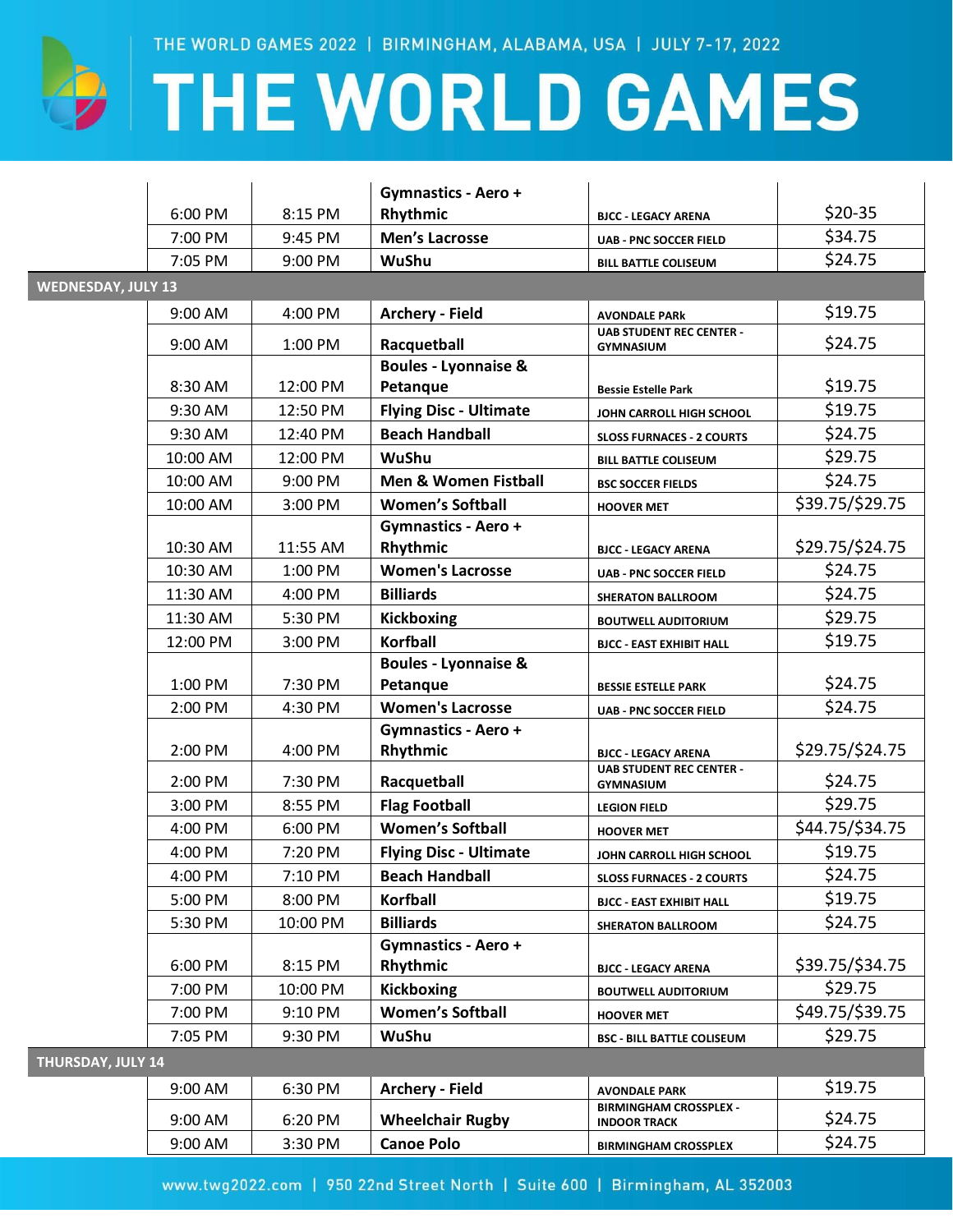

FRIDAY, JULY 1

# **EXAMPLE WORLD GAMES**

|   | 8:00 AM            | 12:30 PM            | Squash                                     | <b>UAB STUDENT REC CENTER -</b><br><b>GYMNASIUM</b>       | \$19.75 |
|---|--------------------|---------------------|--------------------------------------------|-----------------------------------------------------------|---------|
|   | 9:00 AM            | 5:55 PM             | Waterski & Wakeboard                       | Oak Mountain State Park - Lake                            | \$19.75 |
|   | 9:30 AM            | 12:50 PM            | <b>Flying Disc - Ultimate</b>              | JOHN CARROLL HIGH SCHOOL                                  | \$19.75 |
|   | 9:30 AM            | 12:40 PM            | <b>Beach Handball</b>                      | <b>SLOSS FURNACES - 2 COURTS</b>                          | \$24.75 |
|   | 9:40 AM            | 4:30 PM             | <b>Men &amp; Women Fistball</b>            | <b>BSC SOCCER FIELDS</b>                                  | \$24.75 |
|   | 10:30 AM           | 1:00 PM             | <b>Women's Lacrosse</b>                    | <b>UAB - PNC SOCCER FIELD</b>                             | \$24.75 |
|   | 11:30 AM           | 4:00 PM             | <b>Billiards</b>                           | <b>SHERATON BALLROOM</b>                                  | \$24.75 |
|   | 12:00 PM           | 3:00 PM             | <b>Korfball</b>                            | <b>BJCC - EAST EXHIBIT HALL</b>                           | \$19.75 |
|   | 1:00 PM            | 2:30 PM             | <b>Sport Climbing</b>                      | <b>SLOSS FURNACES</b>                                     | \$29.75 |
|   | 12:30 PM           | 4:00 PM             | Squash                                     | <b>UAB STUDENT REC CENTER -</b><br><b>GYMNASIUM</b>       | \$19.75 |
|   | 2:00 PM            | 4:30 PM             | <b>Women's Lacrosse</b>                    | <b>UAB - PNC SOCCER FIELD</b>                             | \$24.75 |
|   | 1:30 PM            | 6:00 PM             | Tug of War - Men/Women                     | <b>UAB - TRACK AND FIELD</b><br><b>COMPLEX</b>            | \$24.75 |
|   | 3:00 PM            | 4:30 PM             | <b>Kickboxing</b>                          | <b>BOUTWELL AUDITORIUM</b>                                | \$34.75 |
|   | 4:00 PM            | 7:20 PM             | <b>Flying Disc - Ultimate</b>              | JOHN CARROLL HIGH SCHOOL                                  | \$19.75 |
|   | 4:00 PM            | 7:10 PM             | <b>Beach Handball</b>                      | <b>SLOSS FURNACES - 2 COURTS</b>                          | \$24.75 |
|   | 4:30 PM            | 7:40 PM             | <b>Canoe Polo</b>                          | <b>BIRMINGHAM CROSSPLEX -</b><br><b>POOL</b>              | \$24.75 |
|   | 5:00 PM            | 8:00 PM             | <b>Korfball</b>                            | <b>BJCC - EAST EXHIBIT HALL</b>                           | \$19.75 |
|   | 5:00 PM            | 9:30 PM             | <b>Flag Football</b>                       | <b>LEGION FIELD</b>                                       | \$34.75 |
|   |                    |                     |                                            | <b>UAB STUDENT REC CENTER -</b>                           | \$19.75 |
|   | 4:00 PM            | 10:00 PM            | Squash<br><b>Billiards</b>                 | <b>GYMNASIUM</b>                                          | \$24.75 |
|   | 5:30 PM            | 10:00 PM            |                                            | <b>SHERATON BALLROOM</b>                                  | \$34.75 |
|   | 6:40 PM<br>8:00 PM | 10:15 PM<br>9:15 PM | <b>Kickboxing</b><br><b>Sport Climbing</b> | <b>BOUTWELL AUDITORIUM</b>                                | \$29.75 |
| 5 |                    |                     |                                            | <b>SLOSS FURNACES</b>                                     |         |
|   |                    |                     |                                            | <b>BIRMINGHAM CROSSPLEX -</b>                             |         |
|   | 9:00 AM            | 6:20 PM             | <b>Wheelchair Rugby</b>                    | <b>INDOOR TRACK</b>                                       | \$24.75 |
|   | 9:00 AM            | 3:30 PM             | <b>Canoe Polo</b>                          | <b>BIRMINGHAM CROSSPLEX</b>                               | \$24.75 |
|   | 9:00 AM            | 2:30 PM             | Ju-Jitsu                                   | <b>BILL BATTLE COLISEUM</b>                               | \$24.75 |
|   | 9:00 AM            | 10:40 AM            | <b>Sport Climbing</b>                      | <b>SLOSS FURNACES</b><br><b>OAK MOUNTAIN STATE PARK -</b> | \$29.75 |
|   | 9:00 AM            | 5:30 PM             | Waterski & Wakeboard                       | <b>LAKE</b>                                               | \$24.75 |
|   | 9:30 AM            | 12:50 PM            | <b>Flying Disc - Ultimate</b>              | JOHN CARROLL HIGH SCHOOL                                  | \$19.75 |
|   | 9:30 AM            | 12:40 PM            | <b>Beach Handball</b>                      | <b>SLOSS FURNACES - 2 COURTS</b>                          | \$29.75 |
|   | 9:00 AM            | 12:30 PM            | Squash                                     | <b>UAB STUDENT REC CENTER -</b><br><b>GYMNASIUM</b>       | \$19.75 |
|   | 10:30 AM           | 1:00 PM             | <b>Women's Lacrosse</b>                    | <b>UAB - PNC SOCCER FIELD</b>                             | \$29.75 |
|   | 11:30 AM           | 4:00 PM             | <b>Billiards</b>                           | <b>SHERATON BALLROOM</b>                                  | \$24.75 |
|   | 12:00 PM           | 3:00 PM             | <b>Korfball</b>                            | <b>BJCC - EAST EXHIBIT HALL</b>                           | \$19.75 |
|   | 12:00 PM           | 1:40 PM             | <b>Sport Climbing</b>                      | <b>SLOSS FURNACES</b>                                     | \$29.75 |
|   | 1:00 PM            | 3:50 PM             | <b>Archery - Field</b>                     | <b>AVONDALE PARK</b>                                      | \$24.75 |
|   | 2:00 PM            | 4:30 PM             | <b>Women's Lacrosse</b>                    | <b>UAB - PNC SOCCER FIELD</b>                             | \$29.75 |
|   | 2:00 PM            | 6:30 PM             | Tug of War - Men/Women                     | <b>UAB - TRACK AND FIELD</b><br><b>COMPLEX</b>            | \$24.75 |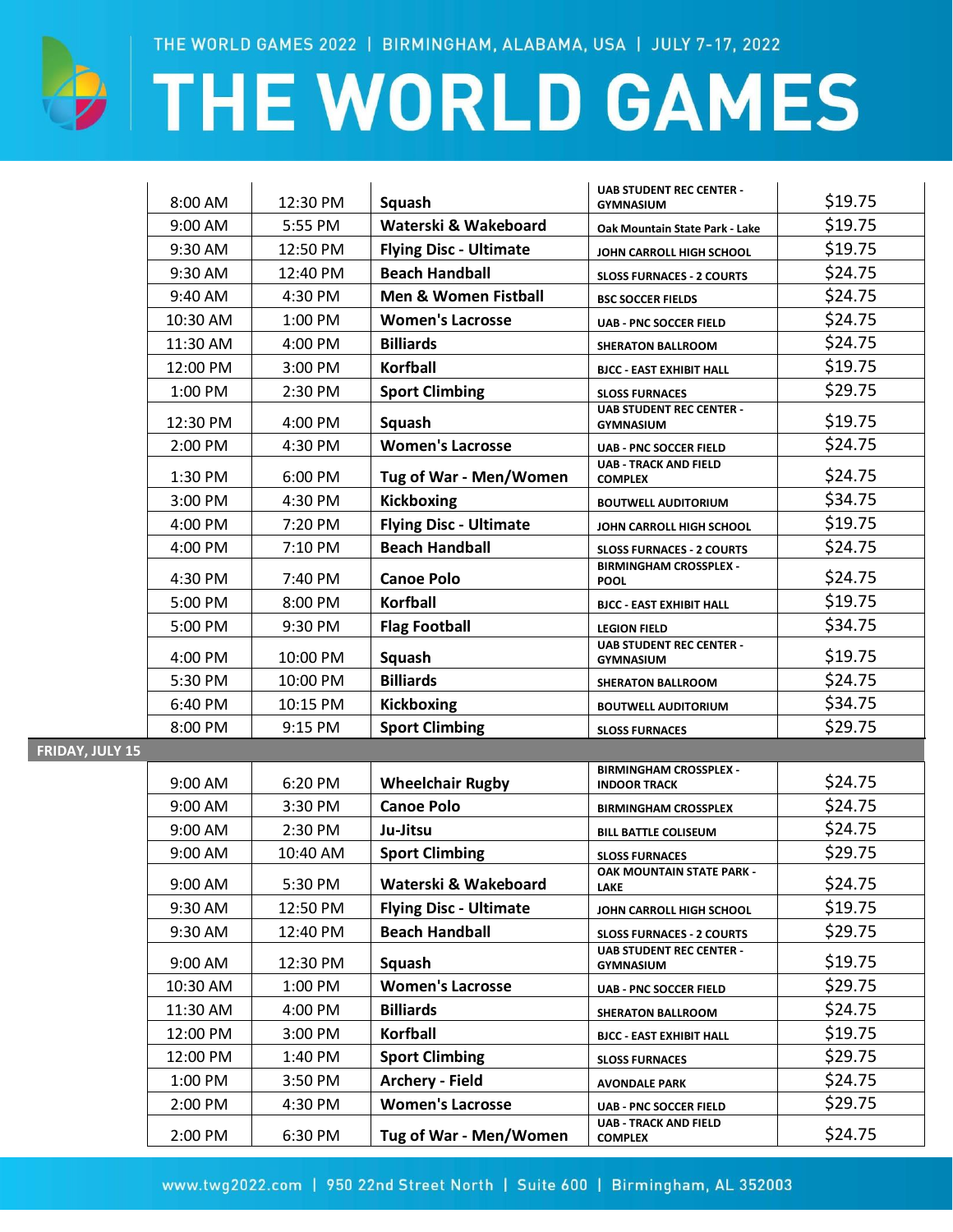

## **DI THE WORLD GAMES**

|                          | 3:00 PM   | 8:40 PM  | <b>Gymnastics - Acro + T&amp;T</b> | <b>BJCC - LEGACY ARENA</b>                           | \$39.75/\$34.75 |
|--------------------------|-----------|----------|------------------------------------|------------------------------------------------------|-----------------|
|                          | 3:00 PM   | 9:00 PM  | Muaythai                           | <b>BOUTWELL AUDITORIUM</b>                           | \$24.75         |
|                          | 3:30 PM   | 8:00 PM  | <b>Beach Handball</b>              | <b>SLOSS FURNACES - 2 COURTS</b>                     | \$29.75         |
|                          | 4:00 PM   | 9:00 PM  | Ju-Jitsu                           | <b>BILL BATTLE COLISEUM</b>                          | \$29.75         |
|                          | 4:00 PM   | 7:20 PM  | <b>Flying Disc - Ultimate</b>      | JOHN CARROLL HIGH SCHOOL                             | \$24.75         |
|                          | 4:30 PM   | 7:40 PM  | <b>Canoe Polo</b>                  | <b>BIRMINGHAM CROSSPLEX</b>                          | \$24.75         |
|                          | 5:00 PM   | 8:00 PM  | <b>Korfball</b>                    | <b>BJCC - EAST EXHIBIT HALL</b>                      | \$19.75         |
|                          | 3:00 PM   | 8:30 PM  | Squash                             | <b>UAB STUDENT REC CENTER -</b><br><b>GYMNASIUM</b>  | \$19.75         |
|                          | 5:30 PM   | 10:00 PM | <b>Billiards</b>                   | <b>SHERATON BALLROOM</b>                             | \$24.75         |
|                          | 5:30 PM   | 7:00 PM  | <b>Sport Climbing</b>              | <b>SLOSS FURNACES</b>                                | \$29.75         |
|                          | 8:30 PM   | 10:15 PM | <b>Sport Climbing</b>              | <b>SLOSS FURNACES</b>                                | \$29.75         |
| <b>SATURDAY, JULY 16</b> |           |          |                                    |                                                      |                 |
|                          | 8:30 AM   | 3:00 PM  | <b>Canoe Polo</b>                  | <b>BIRMINGHAM CROSSPLEX</b>                          | \$24.75         |
|                          | 9:00 AM   | 12:00 PM | <b>Roller - Artistic</b>           | <b>BIRMINGHAM CROSSPLEX -</b><br><b>ARENA</b>        | \$24.75         |
|                          | $9:00$ AM | 6:20 PM  | <b>Wheelchair Rugby</b>            | <b>BIRMINGHAM CROSSPLEX -</b><br><b>INDOOR TRACK</b> | \$24.75         |
|                          | 9:00 AM   | 1:30 PM  | <b>Billiards</b>                   | <b>SHERATON BALLROOM</b>                             | \$24.75         |
|                          | 9:00 AM   | 12:00 PM | Ju-Jitsu                           | <b>BILL BATTLE COLISEUM</b>                          | \$24.75         |
|                          | 9:00 AM   | 11:00 AM | <b>Sport Climbing</b>              | <b>SLOSS FURNACES</b>                                | \$29.75         |
|                          | 9:00 AM   | 12:00 PM | Squash                             | <b>UAB STUDENT REC CENTER -</b><br><b>GYMNASIUM</b>  | \$19.75         |
|                          | 9:30 AM   | 12:50 PM | <b>Flying Disc - Ultimate</b>      | JOHN CARROLL HIGH SCHOOL                             | \$24.75         |
|                          | 12:00 PM  | 3:00 PM  | <b>Korfball</b>                    | <b>BJCC - EAST EXHIBIT HALL</b>                      | \$19.75         |
|                          | 1:00 PM   | 8:20 PM  | Ju-Jitsu                           | <b>BILL BATTLE COLISEUM</b>                          | \$29.75         |
|                          | 12:00 PM  | 6:10 PM  | Waterski & Wakeboard               | OAK MOUNTAIN STATE PARK -<br><b>LAKE</b>             | \$24.75         |
|                          | 2:00 PM   | 5:00 PM  | Muaythai                           | <b>BOUTWELL AUDITORIUM</b>                           | \$24.75         |
|                          | 2:00 PM   | 6:30 PM  | Tug of War - Men/Women             | <b>UAB - TRACK AND FIELD</b><br><b>COMPLEX</b>       | \$24.75         |
|                          | 3:00 PM   | 6:30 PM  | <b>Gymnastics - Acro + T&amp;T</b> | <b>BJCC - LEGACY ARENA</b>                           | \$29.75/\$24.75 |
|                          | 3:00 PM   | 10:00 PM | <b>Billiards</b>                   | <b>SHERATON BALLROOM</b>                             | \$29.75         |
|                          | 4:00 PM   | 9:10 PM  | <b>Canoe Polo</b>                  | <b>BIRMINGHAM CROSSPLEX</b>                          | \$24.75         |
|                          | 4:00 PM   | 8:00 PM  | <b>Flying Disc - Ultimate</b>      | JOHN CARROLL HIGH SCHOOL                             | \$24.75         |
|                          | 5:00 PM   | 8:00 PM  | <b>Korfball</b>                    | <b>BJCC - EAST EXHIBIT HALL</b>                      | \$24.75         |
|                          | 5:00 PM   | 9:00 PM  | Squash                             | <b>UAB STUDENT REC CENTER -</b><br><b>GYMNASIUM</b>  | \$24.75         |
|                          | 7:00 PM   | 9:45 PM  | <b>Women's Lacrosse</b>            | <b>UAB - PNC SOCCER FIELD</b>                        | \$34.75         |
|                          | 7:30 PM   | 9:00 PM  | Gymnastics - Acro + T&T            | <b>BJCC - LEGACY ARENA</b>                           | \$39.75/\$34.75 |
|                          | 8:00 PM   | 9:45 PM  | <b>Sport Climbing</b>              | <b>SLOSS FURNACES</b>                                | \$29.75         |
| <b>SUNDAY, JULY 17</b>   |           |          |                                    |                                                      |                 |
|                          | 8:30 AM   | 2:00 PM  | <b>Wheelchair Rugby</b>            | <b>BIRMINGHAM CROSSPLEX -</b><br><b>INDOOR TRACK</b> | \$29.75         |
|                          | 8:30 AM   | 3:30 PM  | <b>Canoe Polo</b>                  | <b>BIRMINGHAM CROSSPLEX</b>                          | \$29.75         |
|                          | 9:00 AM   | 12:40 PM | <b>Roller - Artistic</b>           | <b>BIRMINGHAM CROSSPLEX -</b><br><b>ARENA</b>        | \$29.75         |